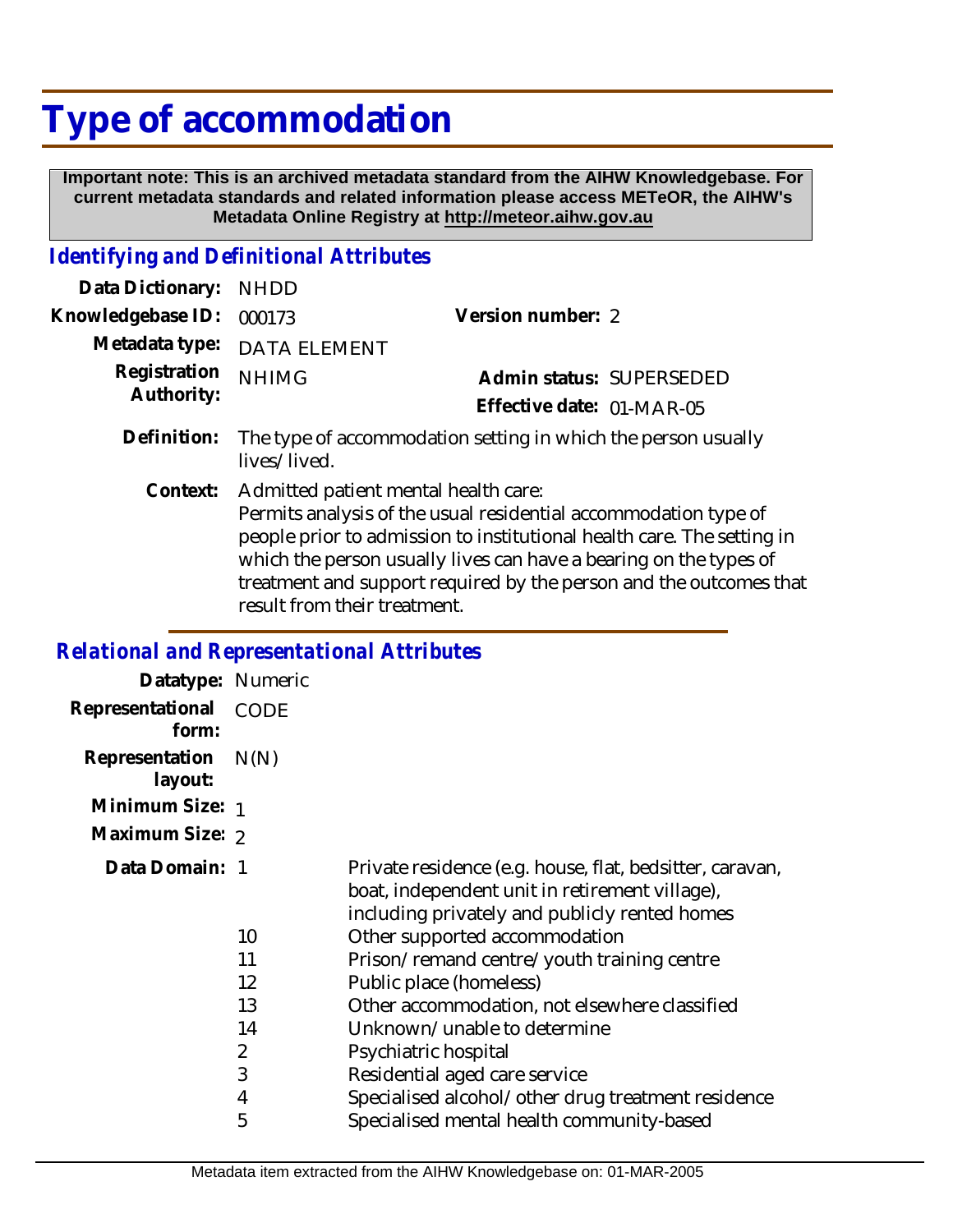residential support service

- 6 Domestic-scale supported living facility (eg. group home for people with disabilities)
- 7 8 Boarding/rooming house/hostel or hostel type accommodation, not including aged persons' hostel Homeless persons' shelter
- 9 Shelter/refuge (not including homeless persons' shelter)

Guide For Use: 'Usual' is defined as the type of accommodation the person has lived in for the most amount of time over the past three months prior to admission to institutional health care or first contact with a community service setting. If a person stays in a particular place of accommodation for four or more days a week over the period, that place of accommodation would be the person's type of usual accommodation. In practice, receiving an answer strictly in accordance with the above definition may be difficult to achieve. The place the person perceives as their usual accommodation will often prove to be the best approximation of their type of usual accommodation.

3 - Includes nursing home beds in acute care hospitals.

4 - Includes alcohol/other drug treatment units in psychiatric hospitals.

5 - Specialised mental health community-based residential support services are defined as community-based residential supported accommodation specifically targeted at people with psychiatric disabilities which provides 24-hour support/rehabilitation on a residential basis.

6 - Domestic-scale supported living facilities include group homes for people with disabilities, cluster apartments where a support worker lives on-site, community residential apartments (except mental health), congregate care arrangements. Support is provided by staff on either a live-in or rostered basis, and they may or may not have 24-hour supervision and care.

10 - Includes other supported accommodation facilities such as hostels for people with disabilities and Residential Services/Facilities (Victoria and South Australia only). These facilities provide board and lodging and rostered care workers provide client support services.

**Related metadata:** is an alternative to Type of usual accommodation version 1